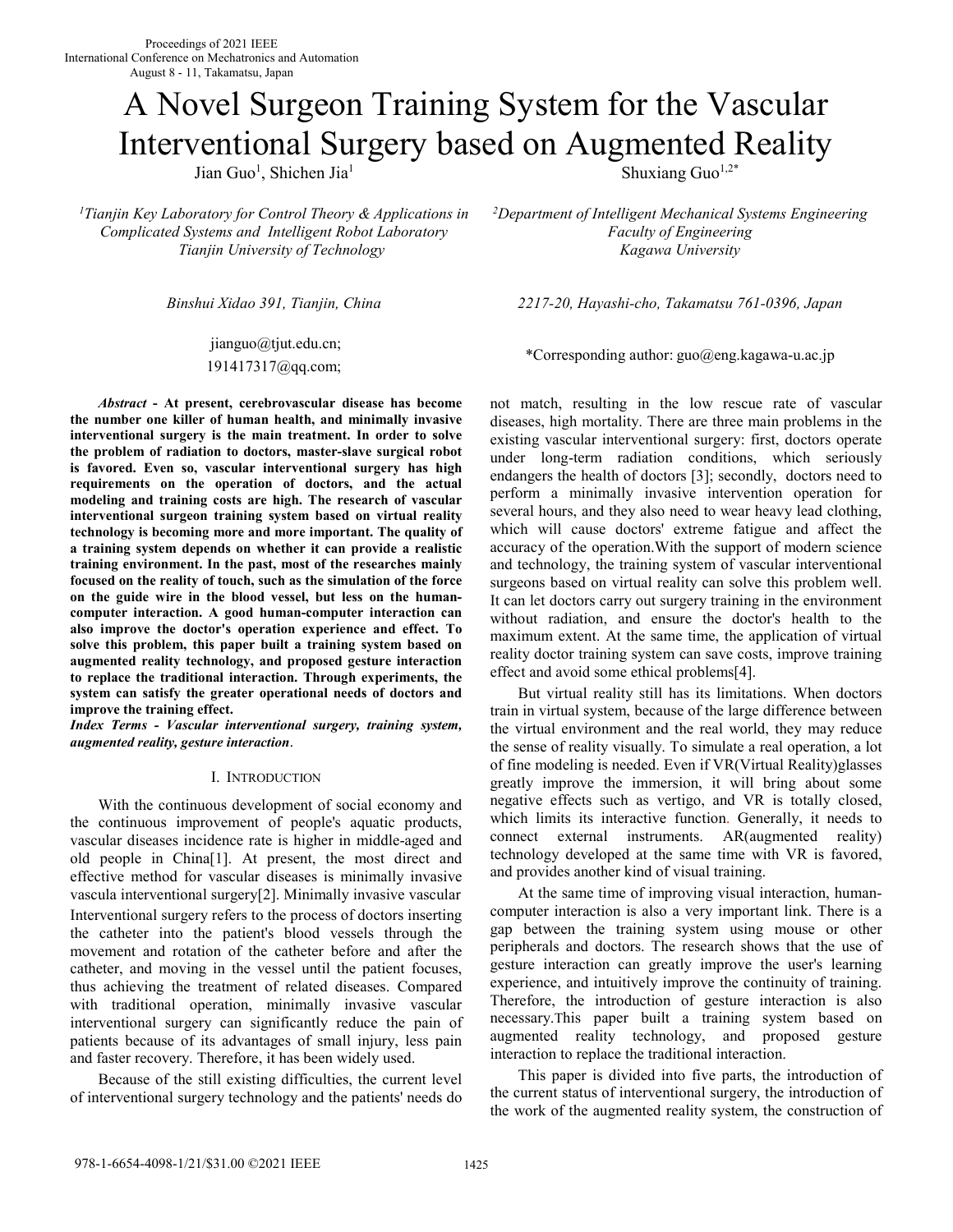the interact system , the display of the final effect, and the conclusion.

# Ⅱ. OVERVIEW OF PLATFORM

The master-slave manipulator is the Master manipulator operated by the doctor,which will transmits the doctor's surgical actions to the Slave side or training system through communication[5].After receiving the doctor's action information sent by the Master side, the client implements the corresponding action.



Fig .1 Master manipulator

The training system cooperated with the Mater manipulator aims to improve the training proficiency of doctors, as shown in Fig. 2 After receiving the signal from the Mater manipulator, the guide wire in the training system will move forward with the action of the Mater manipulator, and the doctor can feel the force feedback in real time and observe the movement state of the guide wire.



The master manipulator with 2 degrees of freedom

#### Fig .2 Training system

Augmented reality technology(AR), which is different from VR technology. AR technology emphasizes the interaction with the real world. By collecting images from the real world, combining them with virtual objects after computer processing, and displaying them through terminals (computer screen, mobile phone, headgear, etc.), people can get a real and more informative experience.

Augmented reality is the product of computer vision, the real scene is recorded to the screen (or program) through the lens, the scene in the screen is changed through image processing, and the image information is obtained through the screen to change the world in our eyes[6].

# A. *Coordinate Technology between Virtual Model and Real Environment*

The main technology of AR system is three-dimensional registration, that is, spatial registration based on the real world. After collecting the real world information, how to make the virtual object appear in the designated position is a problem. This paper uses AR technology based on image recognition, takes the recognized image as the reference system, combines the real coordinate system with the virtual coordinate system, and finally determines the location of the virtual object location.

If the sitting posture of the virtual object in the world coordinate system is t, the posture in the camera coordinate system is TC, and the external parameter matrix of the camera is TG, the physical meaning of the matrix represents the posture of the camera in the world coordinate system, then the transformation relationship between the virtual object in the world coordinate system and the posture in the camera coordinate system is:

$$
T_C = T_M^c T_M \tag{1}
$$



Fig. 3 Principle of the 3D registration

The imaging plane coordinate system is used to image the scene taken by the camera, and is parallel to the x.oy of the camera coordinate system. The imaging position (x, y,) of the object can be deduced from the similar triangle. Assuming that the position coordinates of the object in the camera coordinate system are (XC, YC, ZC), the specific value can be determined by the pose matrix T in the camera coordinate system. It is concluded that if the imaging focal length is f, then the derivation formula of the imaging position of the object is as follows:

$$
\begin{bmatrix} x_t \\ y_t \end{bmatrix} = \frac{1}{z_c} \begin{bmatrix} f & 0 \\ 0 & f \end{bmatrix} \begin{bmatrix} x_c \\ y_c \end{bmatrix}
$$
 (2)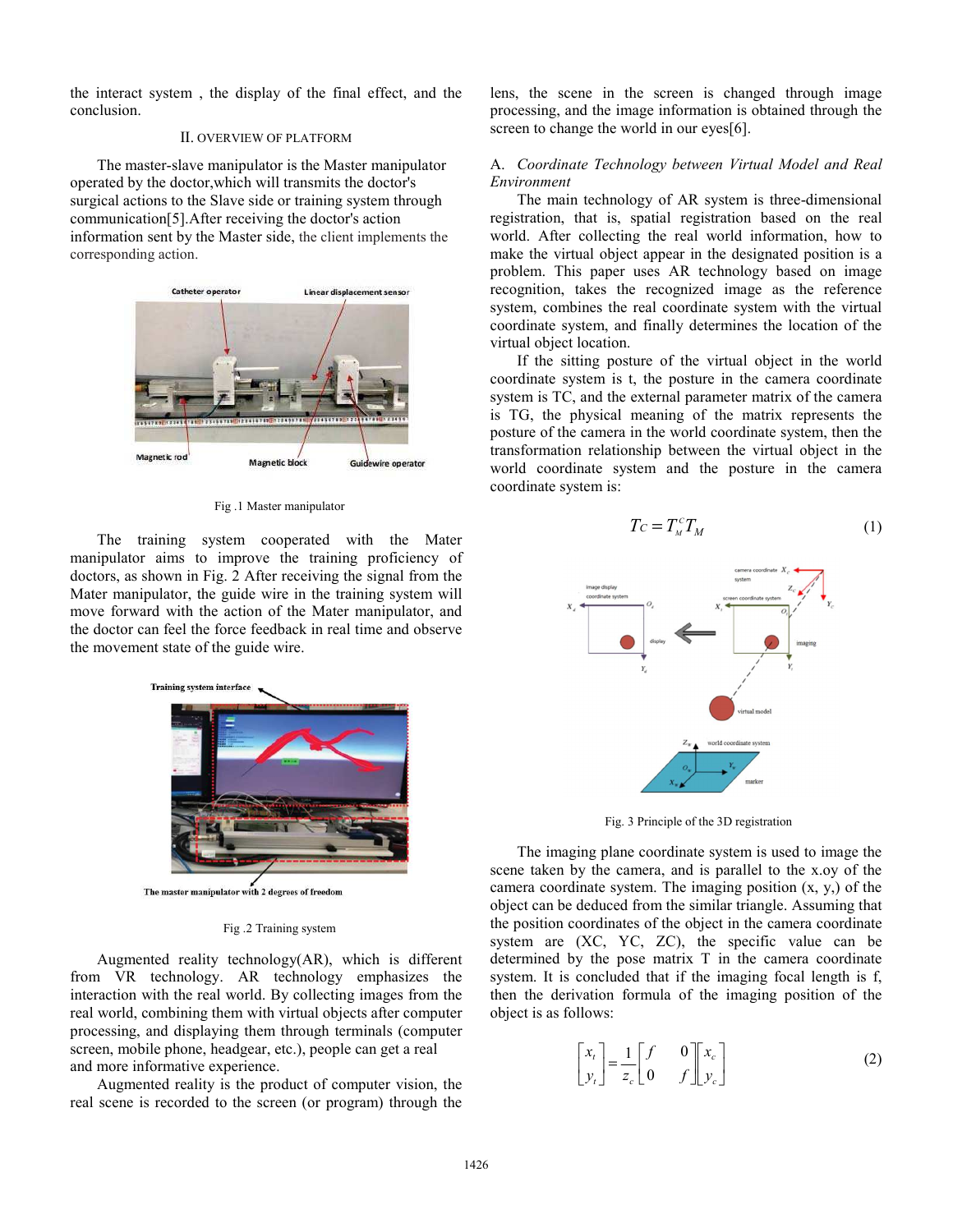The position of an object in the imaging plane displayed on the display screen depends on the resolution of the screen on the one hand and the display range on the other. Suppose that the content displayed by the coordinate origin of the display corresponds to the point (m, n) of the imaging plane coordinate system, R and S represent the pixel value of unit length in the horizontal and vertical directions, that is, the measurement index of resolution. The relationship between the position  $(x, y)$  of the object from the imaging plane coordinate system and the position  $(x, y)$  of the image display coordinate system is as follows:

$$
\begin{bmatrix} x_d \\ y_d \end{bmatrix} = \begin{bmatrix} r & 0 \\ 0 & s \end{bmatrix} \begin{bmatrix} x_t - m \\ y_t - n \end{bmatrix}
$$
 (3)

The more complex the image is, the better the recognition effect will be. This paper selects the back of the author's ID card as shown in the Fig. below. Chapter4 shows the recognition results given by vuforia official website, which shows the main areas of image recognition and lays the foundation for the establishment of virtual keys below.

# B. *Model Display based on Pattern Recognition*

After the location problem is solved, it is the selection of the object. In this paper, a segment of blood vessel is selected as the display object, and the model is completed by the laboratory. Using Mimics software to cut the CTA(CT angiography) data set, extract the blood vessel features, and complete the three-dimensional reconstruction[5].Then a segment of blood vessel with better effect is selected as the training object. As shown in the Fig. 4.



# Fig. 4 Vessel model in unity

This is the first cut blood vessel model, which is imported into unity for further rendering. Then the catheter and guide wire are simulated by modeling software, which are also imported into unity. Based on the completed work in the laboratory, the interaction program of the three is written. Finally, the AR system is completed by using the technology provided by vuforia. The final results are shown in Chapter 4.

# C. *Model Interaction*

After modeling the blood vessel, we need to model the guide wire and the catheter and make them interact with each other in order to simulate a complete operation. The laboratory used Maya software to complete the modeling work, detected the collision through the bounding box method, and realized

the simulation of various resistances in the blood vessel in the programming. In order to help doctors improve the training effect, the laboratory also put forward some suggestions A path planning algorithm based on scene projection matrix, the final effect is shown in the Fig.5, our ultimate goal is to combine the model with AR system, so that other modeling work can be saved, but still better visual effect can be achieved.



Fig. 5 Movement of guidewire in vessel

# C. *AR System Construction*

The existing training system is built in unity. On this basis, we introduce the vofuria engine to realize the rendering of virtual scenes. In order to obtain the real world information, we must have the corresponding tools. As mentioned above, we need the camera to act as the "eye" of the system to get the real scene. Selecting HD camera can ensure the captured picture Clarity, the virtual model we have built is to integrate the virtual model with the real scene through the processing of vofuria engine. In order to accurately calibrate the location of the virtual model, we adopt the three-dimensional registration method based on the identifier to build the world coordinate system based on the identifier to integrate other coordinate systems together.

# III. INTERACTIVE FUNCTION BASED ON

# GESTUR RECOGNITION

In the process of training, in addition to surgery, doctors may have other human-computer interaction needs, such as pause training to seek rest, enlarge the model to facilitate observation, and rotate the model to find different information. The realization of these functions can also enhance the training effect of doctors. In the traditional interaction, most of the systems are through the mouse touch screen for doctors, it will destroy the continuity of training, and even affect the touch. This paper proposes a gesture recognition technology based on normal camera, which uses the doctor's own gesture to replace the control of other external devices to meet the diversified experience.And considering that there is a sampling interval when the doctor operates the main terminal, the error will accumulate after a long time, so we can use gesture operation to manually adjust. Ensure the accuracy of training.

#### *A. Skin color Detection*

First of all, we need to make it clear that skin color is a human feature, and its distribution is relatively consistent in the overall and appearance of the hand. Using this phenomenon, we can effectively detect the naked human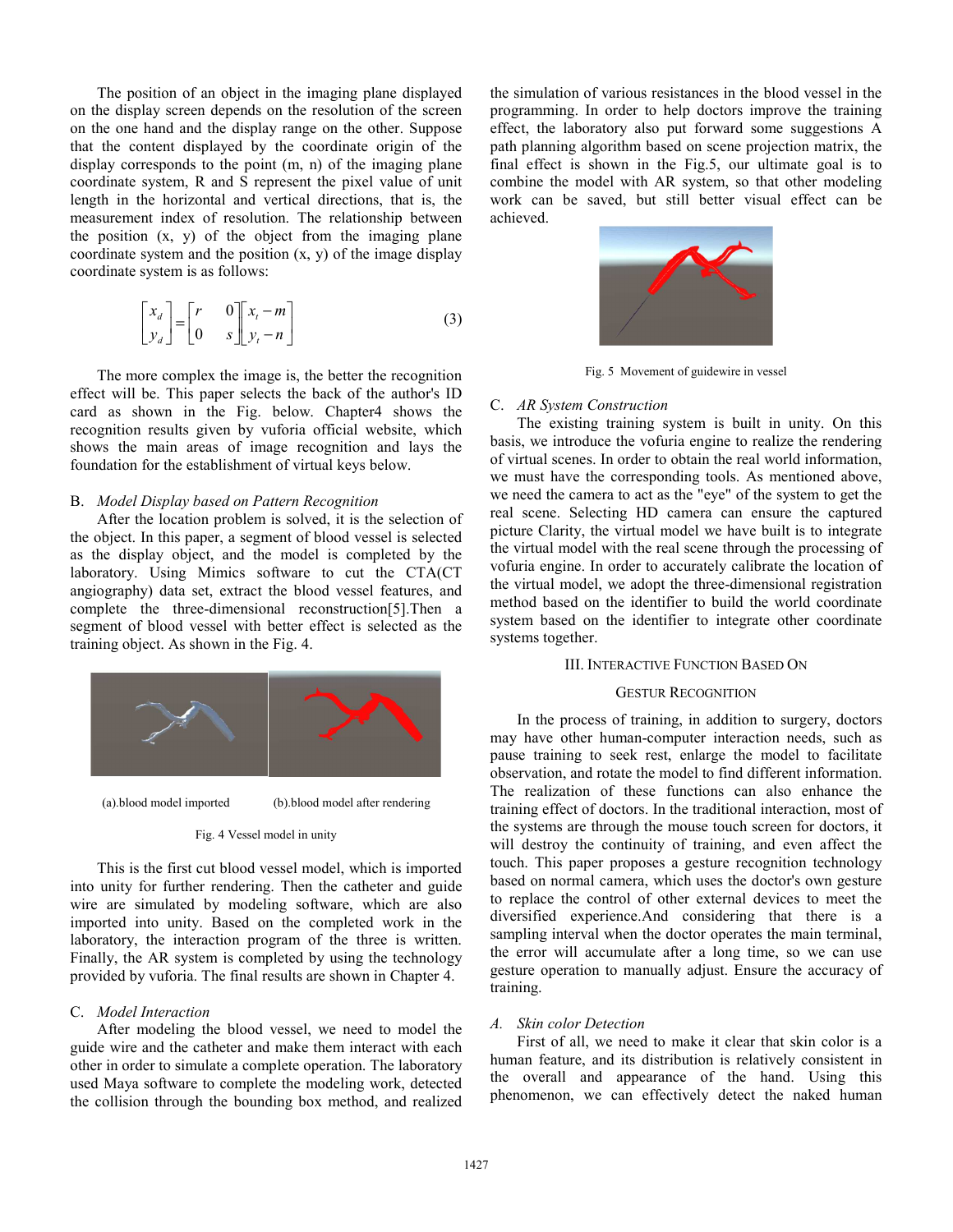organs[7]. Skin color detection is to segment the skin color region in the image, which is essentially to classify all the pixels in the image. They belong to skin color category or non skin color category.In this paper, skin color model based on H-CB-CR is used to detect skin color to complete subsequent cutting.

H-CB-CR model is a hybrid model of HSV model and YCbCr model. The H component of the former and the CB and Cr components of the latter are selected respectively. Skin color segmentation based on H value can better retain skin color pixels, but it is not detected.There are also more non skin color pixels filtered. Skin color segmentation based on CBCR value can filter out non skin color pixels better, but in high light, skin color pixels lose too much[8].

# *B. Image Segmentation*

Image segmentation is the second step of gesture recognition. Its purpose is to segment the connected area of skin color and obtain its location and boundary information. Location information directly determines the success of gesture tracking. Accurate extraction of skin color region can improve the processing speed and anti-interference ability of the next gesture recognition algorithm[8]. This paper uses a watershed algorithm based on marker t,seed filling method to obtain the boundary information and location information of skin color connected region. In order to ensure that gesture recognition is only carried out in the skin color connected area.



<sup>(</sup>a) Watershed algorithm with (b)Watershed algorithm marker

Fig. 6 Comparison between two algorithms

Seed filling algorithm is a region based image segmentation method. It needs to give image data and a pixel point in the target area. The single pixel point is regarded as the seed, and then it spreads and merges from the seed gradually to form the required segmentation area. In gesture recognition, the pixel value of the contour of the image cut by watershed is 0, so the point with pixel value of 0 can be selected as the seed and the eight connected search algorithm can be used.

### *C. Gesture Tracking and Recognition*

 The area of gesture recognition task has been determined, and the next step is to recognize the gestures captured in this area. This paper provides five recognizable gestures, which are numbers one to five represented by hand. The height width SR model is used to track the gesture area, and the gesture recognition is carried out through template matching.When the recognition gesture and the template reach a certain coincidence, the system outputs the corresponding recognition results, otherwise there is no output.



Fig. 7 Template of the gesture

#### *D. Construction of Interactive System*



Fig. 8 Gesture interaction flow

When the hand gesture recognition finished, we need to add the interactive function. In this paper, the five recognized hand gestures are matched with mouse commands to complete the interactive function of the training system. The training system of our laboratory is connected with the main terminal independently developed by our laboratory to control the movement of the catheter/guide wire. The interactive system proposed in this paper greatly enriches the interactive function of the training system and meets the requirements of the medical laboratory we need more.

This system can recognize five kinds of gestures, namely numbers one to five, and each gesture can represent a command. In this paper, we choose to use gestures to simulate mouse operation. Different gesture combinations can achieve different operations, which is very suitable for the current popular graphical operation.

# IV. EXPERIMENTS AND ASSESSMENTS

Experimental environment: unity + vuforia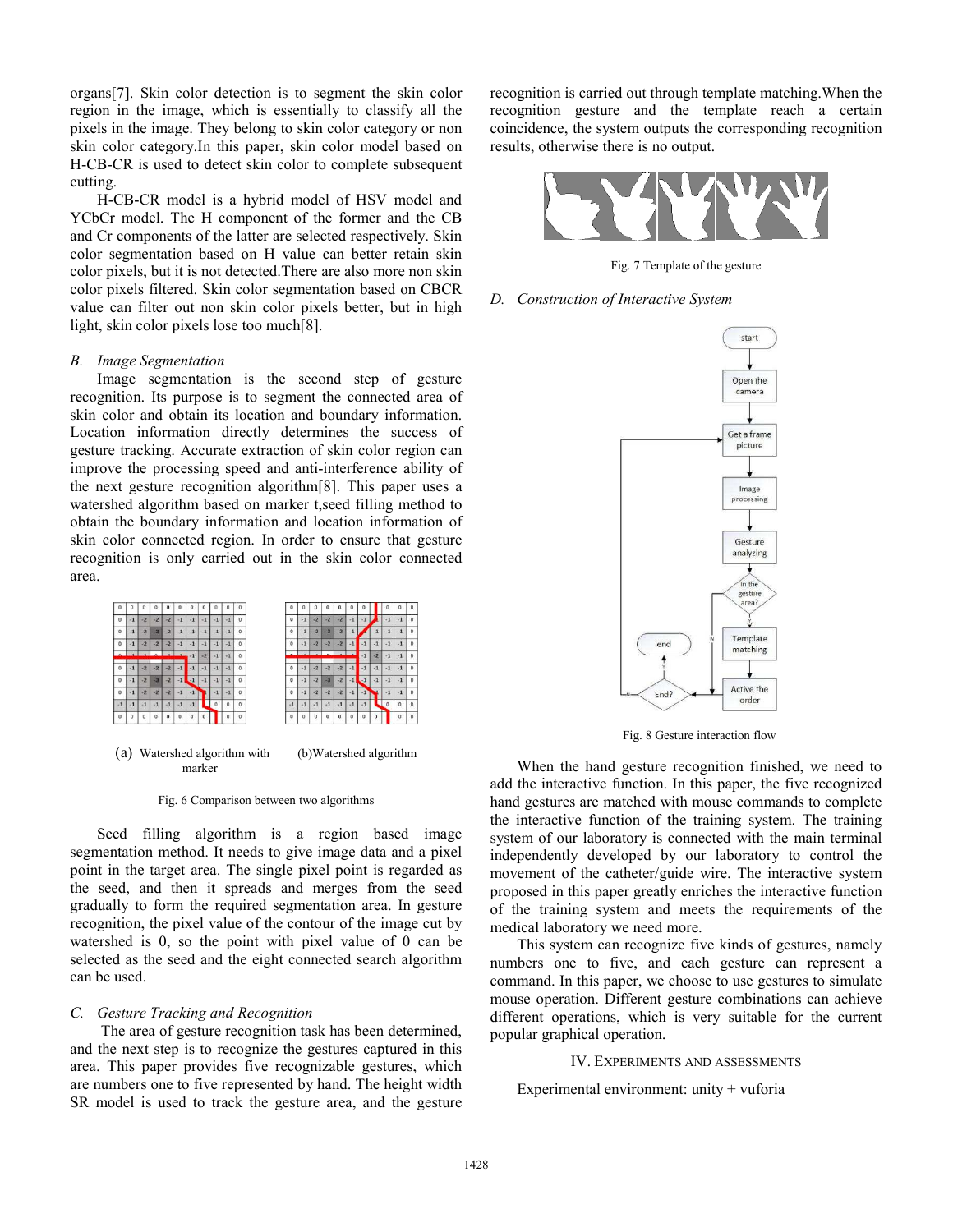Both augmented reality system and gesture interaction system need cameras to collect data, and both sides have certain requirements for angle, so two cameras are selected to serve different systems.

Unity is a real-time 3D interactive content creation and operation platform. Vufora is a mature augmented reality development platform, which has been built into unity. This paper uses this platform to build the basic framework of the training system. The experiment is divided into three parts, namely, the implementation of augmented reality, the implementation of hand interaction and the comparison of the training effect between the new system and the old system.

# *A. AR System*

As shown in the Fig.9, When the marker appears in the field of vision of the camera, the virtual soft tissue also appears. In the experiment, we can clearly see the movement of catheter (blue) and guide wire (green) in the blood vessel, and the path (white) based on the laboratory work planning. Doctors operate the guide wire catheter with the path as the reference in the training.



Fig. 9 Comparison between two systems

Compared with VR system,AR system not only inherits the characteristics of high fidelity in the traditional training process, but also has the advantages of low cost and repeatable training in virtual reality training system.

### *B. Gesture Interaction System*

It is worth noting that gesture itself can represent a lot of instructions. In order to improve the operation range of gesture, and considering the characteristics of the training system in the laboratory, this paper combines the identified five gestures with windows commands to simulate the operation of the mouse. For different systems, gestures can express different commands.

As shown in Fig.10, different gestures are used to stimulate different system functions. Gesture "1" controls the start and pause of the system; The gesture "2" controls the rotation of the whole model. The rotation of the model follows the movement direction of the hand. It rotates counterclockwise to the left, clockwise to the right, and up and down to rotate up and down; The gesture "3" controls the movement of the catheter. The left motion drives the catheter to move backward, the right motion drives the catheter to move forward.When the gesture moves directly above or below, the catheter will rotate with the motion of the gesture, and the rotation angle changes.



(a)Gesture '1' makes system stop



(b)Gesture '2' makes (c) Gestue'3' controls the model rotation catheter movement catheter movement



*C. Comparison of Training Effect between AR and VR System* 

In order to ensure the authenticity and effectiveness of the experiment, we selected 6 healthy adult operators into three groups, two in each group, simulating the situation of doctors facing the training system. Each group of members operated five times on two training systems. After that, the training system was exchanged, the starting point and end point were reset, and then operated for 5 times again. Making the model rotate when reaching the given point. At the same time, observing the training status of each operator and records the training time.The Result shows that new system works well. Finally,we summarize the recorded data of the two systems and make the average value, and draw the curve as shown in the Fig. 12 below.



Fig.11 Training time under different systems